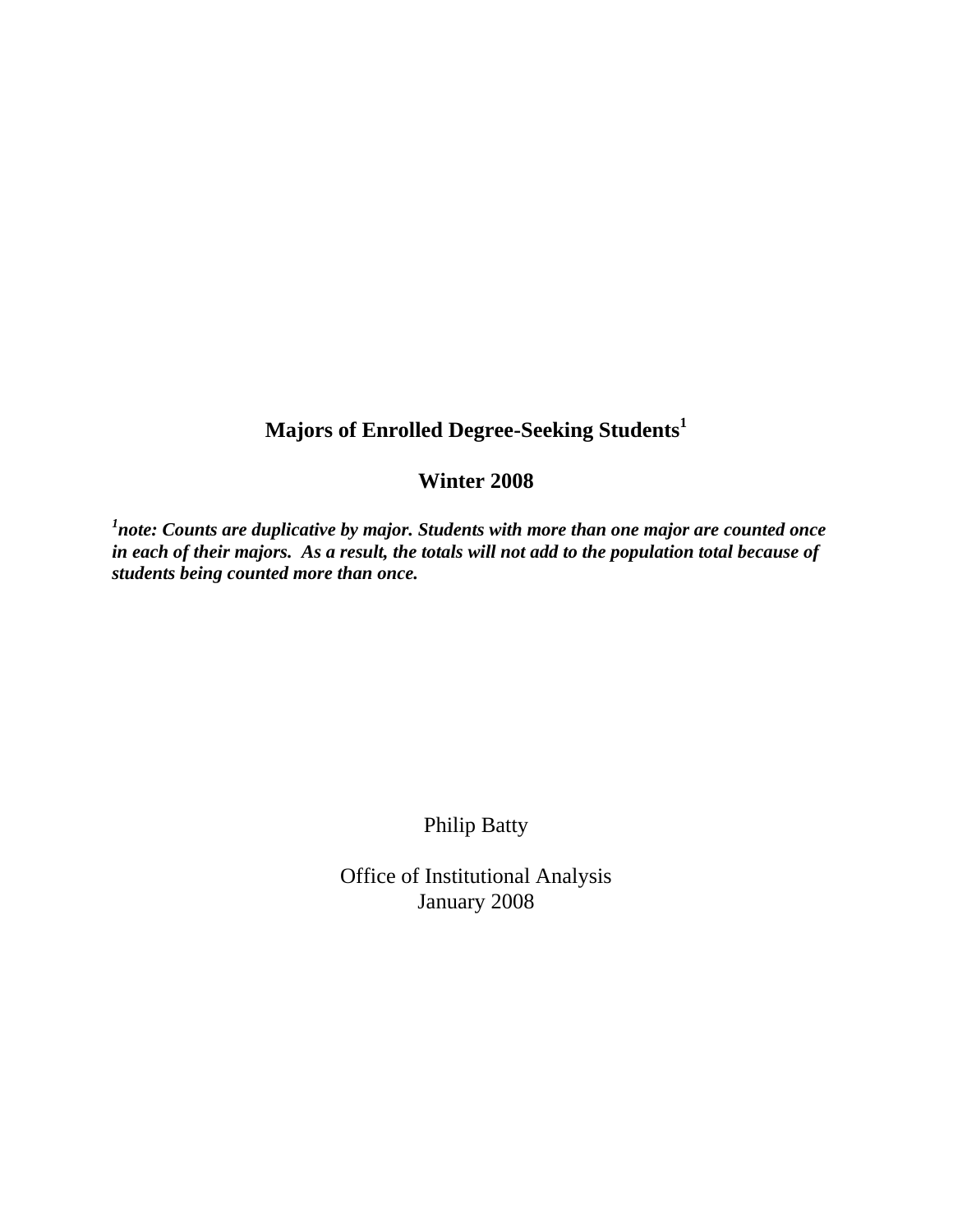| <b>Enrollment of Undergraduate Degree-seeking Students by Major and Class</b> |  |  |
|-------------------------------------------------------------------------------|--|--|
| Winter 2008                                                                   |  |  |

|                                           | <b>FR</b>        | S <sub>O</sub>   | <b>JR</b>      | <b>SR</b> | <b>Total</b>   |
|-------------------------------------------|------------------|------------------|----------------|-----------|----------------|
| <b>Accounting</b>                         | 17               | 18               | 114            | 217       | 366            |
| <b>Advertising &amp; Public Relations</b> | 32               | 115              | 140            | 169       | 456            |
| <b>Anthropology</b>                       | 5                | 29               | 34             | 40        | 108            |
| <b>Art and Design</b>                     | 61               | 66               | 52             | 137       | 316            |
| <b>Athletic Training</b>                  | 42               | 33               | 33             | 40        | 148            |
| <b>Behavioral Science</b>                 | 5                | 10               | 20             | 59        | 94             |
| <b>Biology</b>                            | 93               | 95               | 87             | 161       | 436            |
| <b>Biomedical Science</b>                 | 138              | 203              | 187            | 282       | 810            |
| <b>Biopsychology</b>                      | 3                | 9                | 6              | 10        | 28             |
| <b>Broadcasting</b>                       | 16               | 29               | 28             | 44        | 117            |
| <b>Business Economics</b>                 | 3                | 3                | 33             | 95        | 134            |
| <b>Business General</b>                   | 30               | 18               | 48             | 75        | 171            |
| <b>Cell &amp; Molecular Biology</b>       | 9                | 5                | 17             | 35        | 66             |
| <b>Chemistry</b>                          | 22               | 19               | 28             | 53        | 122            |
| <b>Classical Tradition</b>                | 3                | 8                | $\overline{4}$ | 19        | 34             |
| <b>Clinical Lab Science</b>               | 6                | $\overline{7}$   | 8              | 35        | 56             |
| <b>Communications</b>                     | 67               | 53               | 76             | 102       | 298            |
| <b>Computer Science</b>                   | 6                | 13               | 23             | 54        | 96             |
| Criminal Justice                          | 67               | 144              | 169            | 238       | 618            |
| <b>Dance</b>                              | $\overline{4}$   | $\overline{7}$   | $\overline{7}$ | 9         | 27             |
| <b>Earth Science</b>                      | $\overline{c}$   | $\overline{4}$   | $\overline{7}$ | 9         | 22             |
| <b>Economics</b>                          | $\mathbf{1}$     | $\overline{0}$   | $\overline{7}$ | 12        | 20             |
| <b>Engineering</b>                        | 6                | 14               | $\overline{7}$ | 129       | 156            |
| <b>English</b>                            | 74               | 120              | 122            | 421       | 737            |
| <b>Exercise Science</b>                   | 16               | 44               | 61             | 62        | 183            |
| <b>Film Video</b>                         | 38               | 81               | 78             | 112       | 309            |
| <b>Finance</b>                            | 9                | 11               | 117            | 254       | 391            |
| French                                    | 5                | 9                | 12             | 28        | 54             |
| Geography                                 | $\mathbf{1}$     | 3                | 10             | 21        | 35             |
| Geology                                   | $\overline{2}$   | $\overline{7}$   | 12             | 31        | 52             |
| <b>Geology-Chemistry</b>                  | $\boldsymbol{0}$ | $\boldsymbol{0}$ | 1              | 1         | $\overline{2}$ |
| German                                    | $\mathbf{1}$     | 5                | 5              | 14        | 25             |
| <b>Group Social Studies</b>               | 33               | 48               | 101            | 278       | 460            |
| <b>Health Communications</b>              | 6                | 18               | 24             | 31        | 79             |
| <b>Health Professions</b>                 | 32               | 99               | 125            | 113       | 369            |
| <b>Health Science</b>                     | $\overline{0}$   | 1                | 10             | 157       | 168            |
| <b>History</b>                            | 37               | 56               | 87             | 200       | 380            |
| <b>Hospitality Tourism Management</b>     | 28               | 91               | 117            | 189       | 425            |
| <b>Information Systems</b>                | $\overline{2}$   | $\overline{4}$   | 19             | 65        | 90             |
| <b>Integrated Science</b>                 | 10               | 25               | 41             | 121       | 197            |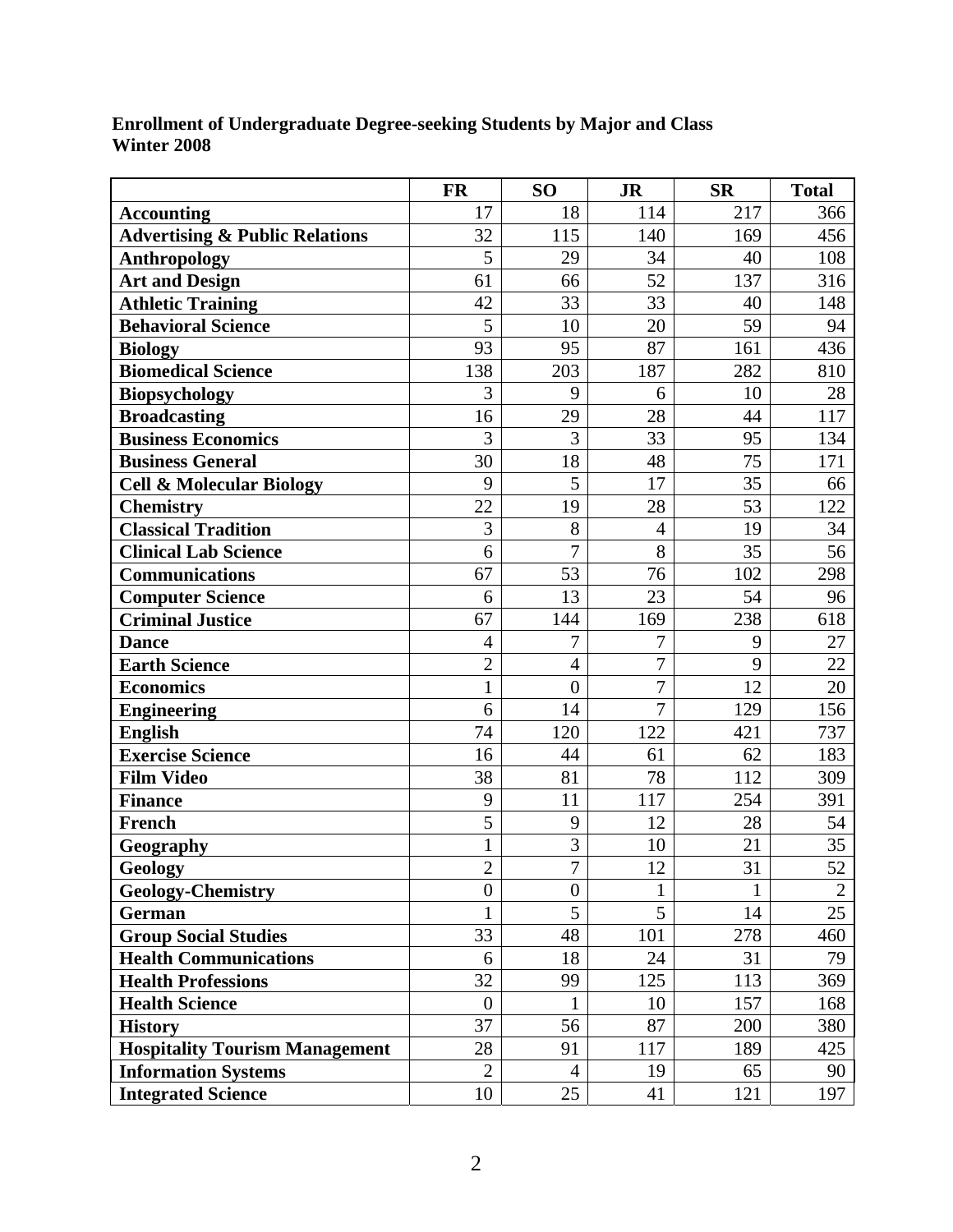| <b>International Business</b>         | 12             | $\overline{7}$ | 32                   | 71      | 122         |
|---------------------------------------|----------------|----------------|----------------------|---------|-------------|
| <b>International Relations</b>        | 22             | 34             | 38                   | 52      | 146         |
| <b>Journalism</b>                     | 28             | 27             | 25                   | 35      | 115         |
| <b>Legal Studies</b>                  | 5              | 13             | 25                   | 52      | 95          |
| <b>Liberal Studies</b>                | $\overline{5}$ | 13             | 33                   | 74      | 125         |
| <b>Management</b>                     | 9              | 6              | 116                  | 286     | 417         |
| <b>Marketing</b>                      | 12             | 11             | 108                  | 303     | 434         |
| <b>Mathematics</b>                    | 52             | 87             | 109                  | 183     | 431         |
| <b>Medical Imaging/Radiation Sci</b>  | $\mathbf{1}$   | $\overline{2}$ | 10                   | 41      | 54          |
| <b>Music</b>                          | 41             | 28             | 44                   | 90      | 203         |
| <b>Natural Resources Mgmt</b>         | 10             | 17             | 27                   | 53      | 107         |
| <b>Nursing</b>                        | 20             | 32             | 37                   | 279     | 368         |
| <b>Nursing - RN</b>                   | $\overline{2}$ | 5              | 9                    | 6       | 22          |
| <b>Occupational Safety/Health Mgt</b> | 3              | 6              | 6                    | 22      | 37          |
| Philosophy                            | $\overline{7}$ | 11             | 16                   | 36      | 70          |
| Photography                           | 14             | 37             | 43                   | 65      | 159         |
| <b>Physical Education</b>             | 5              | 41             | 51                   | 208     | 305         |
| <b>Physics</b>                        | 6              | 11             | 9                    | 26      | 52          |
| <b>Political Science</b>              | 32             | 59             | 68                   | 83      | 242         |
| <b>Pre-Business</b>                   | 376            | 484            | 259                  | 65      | 1184        |
| <b>Pre-Computer Science</b>           | 28             | 39             | 28                   | 13      | 108         |
| <b>Pre-Economics</b>                  | $\overline{0}$ | $\overline{2}$ | 3                    | 1       | 6           |
| <b>Pre-Engineering</b>                | 160            | 130            | 73                   | 55      | 418         |
| <b>Pre-Health Science</b>             | 280            | 76             | 17                   | 10      | 383         |
| <b>Pre-Information Systems</b>        | 17             | 24             | 16                   | 12      | 69          |
| <b>Pre-Med Img/Radiation Sci</b>      | 36             | 51             | 55                   | 31      | 173         |
| <b>Pre-Med Tech</b>                   | 81             | 80             | 26                   | 6       | 193         |
| <b>Pre-Nursing</b>                    | 264            | 316            | 244                  | 225     | 1049        |
| <b>Pre-Physical Therapy</b>           | 40             | 42             | 6                    | 4       | 92          |
| <b>Psychology</b>                     | 138            | 166            | 189                  | 281     | 774         |
| <b>Public Administration</b>          | 5              | 18             | 36                   | 64      | 123         |
| <b>Russian Studies</b>                | 3              | $\overline{2}$ | 6                    | 11      | 22          |
| <b>Social Work</b>                    | 41             | 54             | 92                   | 121     | 308         |
| Sociology                             | 5              | 14             | 54                   | 85      | 158         |
| <b>Spanish</b>                        | 21             | 54             | 62                   | 110     | 247         |
| <b>Special Education</b>              | 35             | 72             | 78                   | 216     | 401         |
| <b>Statistics</b>                     | 3              | $\overline{7}$ | 14                   | 35      | 59          |
| <b>Theatre</b>                        | 6              | 11             | $\overline{7}$       | 24      | $\sqrt{48}$ |
| <b>Therapeutic Recreation</b>         | $\overline{4}$ | $\overline{7}$ | 12                   | 38      | 61          |
| <b>Undecided</b>                      | 656            | 506            | 200                  | 126     | 1488        |
| <b>Undergraduate, Non Degree</b>      |                |                |                      |         |             |
| <b>Writing</b>                        | 121<br>17      | 7<br>36        | $\overline{2}$<br>35 | 4<br>86 | 134<br>174  |